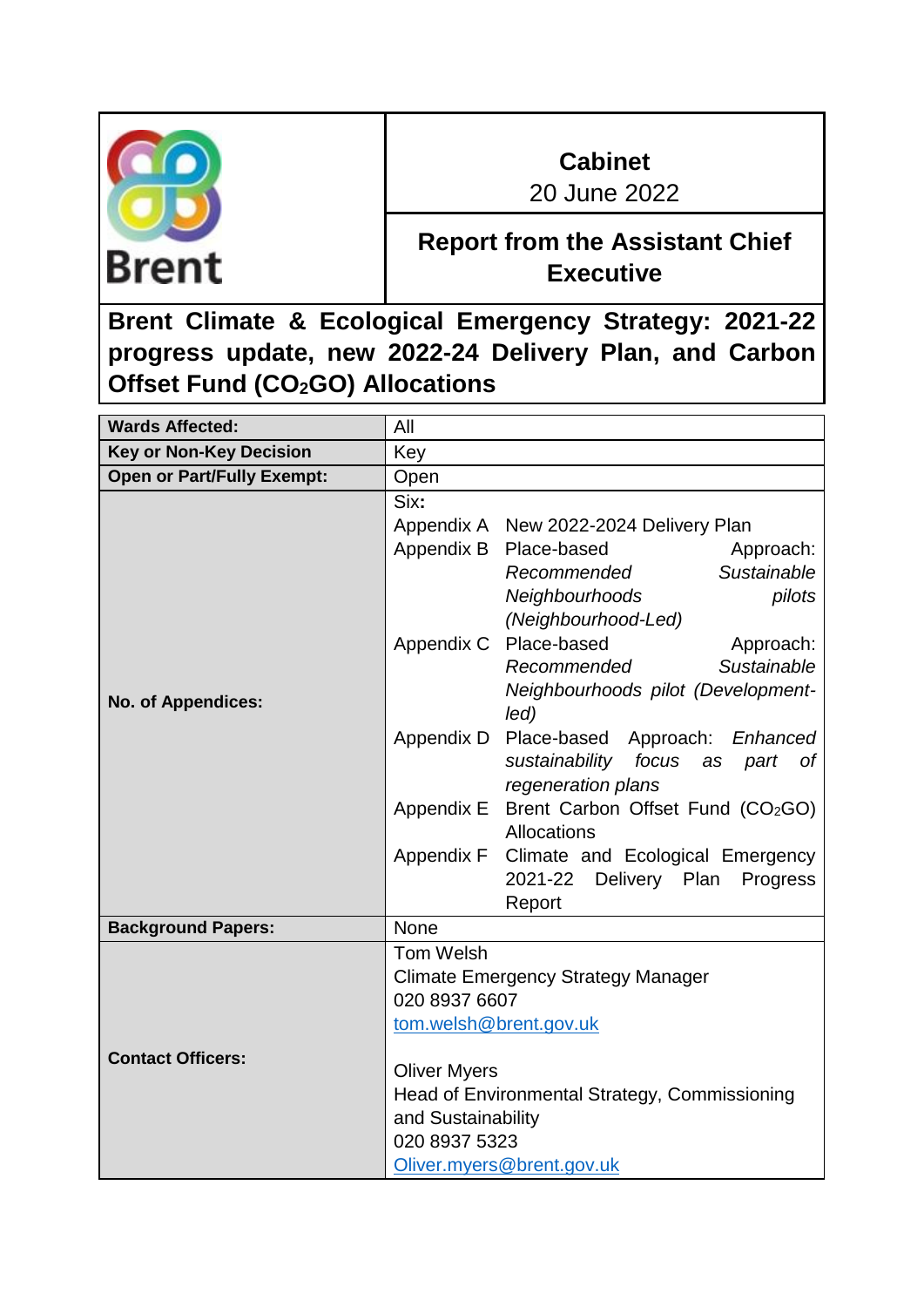## **1.0 Purpose of the Report**

1.1 The purpose of this report is: firstly, to present Cabinet with an overview of progress made on the Climate and Ecological Emergency programme in 2021- 22; secondly, to present Cabinet with the proposed new Climate and Ecological Emergency Strategy 2022-24 delivery plan ('the Plan'); and thirdly, to seek approval from Cabinet to the allocation of grants from the council's Carbon Offset Fund as part of the CO<sub>2</sub>GO Participatory Budgeting Process which concluded in January 2022.

#### **2.0 Recommendations**

- 2.1 That Cabinet:
	- (a) Agree the new 2022-2024 Delivery Plan for the Climate and Ecological Emergency Strategy attached in Appendix A.
	- (b) Agree to pilot a place-based Sustainable Neighbourhood approach in the areas set out in Appendices B, C, and D, and for officers to begin a phased engagement and co-production process with communities in the selected areas.
	- (c) Agree the criteria set by the Resident Planning Group (as outlined in section 8 of this report) for this phase of the Brent Carbon Offset Fund  $(CO<sub>2</sub>GO).$
	- (d) Agree the proposed allocations for funding in Pot 1 and Pot 2 of the Brent Carbon Offset Fund as set out in Appendix E**,** ratifying the public vote made on applications during the 'You Decide' Participatory Budgeting Decision Day on 29 January 2022.
	- (e) Agree to delegate authority to the Assistant Chief Executive to award and make grants from the Brent Carbon Offset Fund up to the value of £100k *(in line with the powers provided to the Assistant Chief Executive for award of grants at this level for the Neighbourhood Community Infrastructure Levy).*
	- (f) That Cabinet note the progress made in the year one (2021-2022) Delivery Plan, the detail of which is set out in Appendix F.

## **3.0 Context and review of progress to date (Year One 2021-22 Delivery Plan)**

3.1 Development of Brent's Climate and Ecological Emergency Strategy ('the Strategy') followed the council's declaration of a climate and ecological emergency in July 2019 and extensive engagement with the local community. The Strategy was approved by Cabinet in April 2021. The Strategy committed the council to yearly delivery plans of focused, costed and deliverable actions to contribute to Brent's aim to be a carbon neutral borough by 2030. Delivery plans were agreed to be refreshed and adopted by Cabinet each year.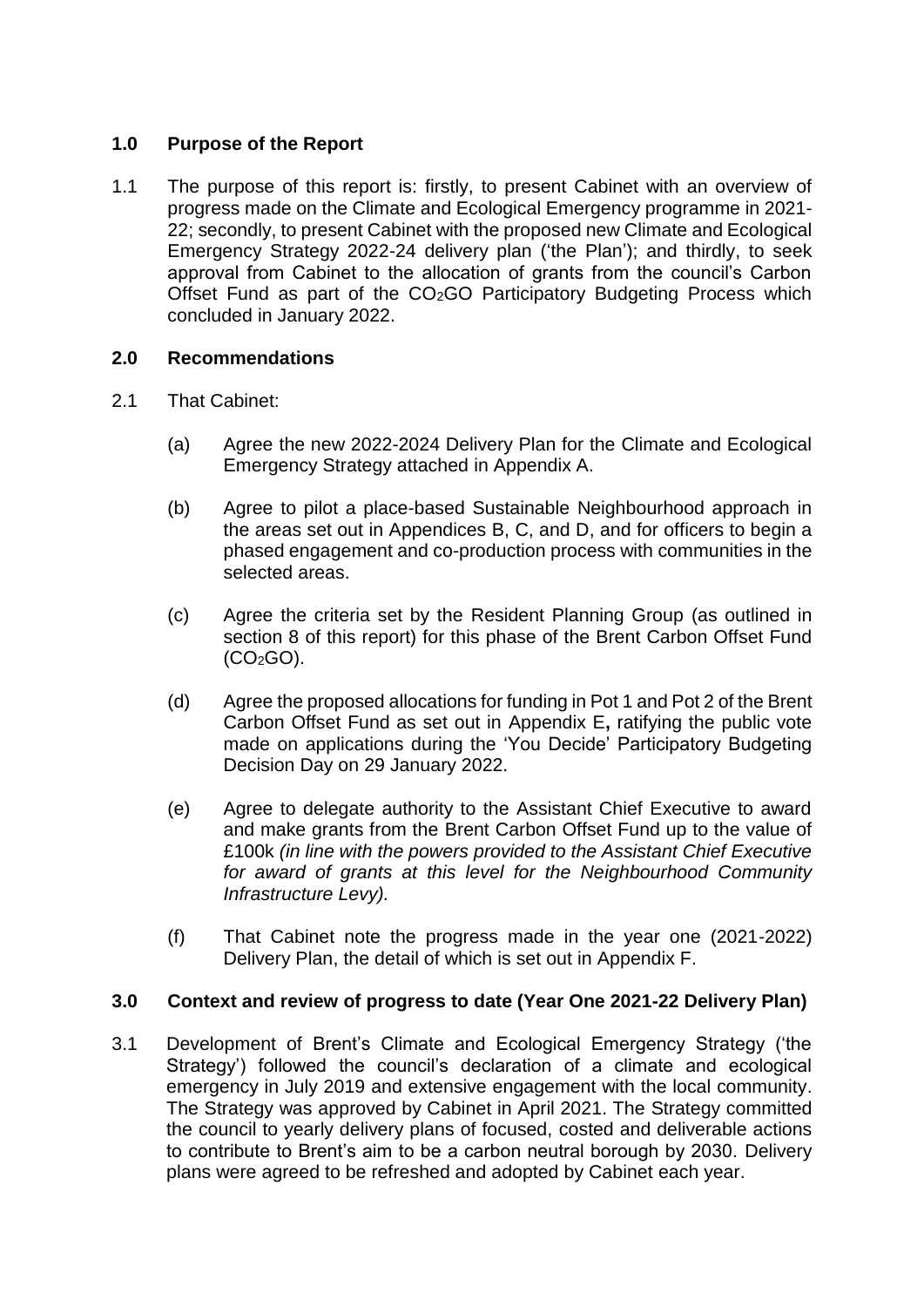3.2 There were 23 actions listed as part of the published 2021-22 delivery plan. A full summary of activity to date is provided in Appendix F. The highlights within each of the five key themes of the strategy are set out below.

## *Theme 1 – Consumption, Resources and Waste*

- New Council Sustainable Procurement Policy launched
- 1,500 new internal food waste caddies delivered to Brent Housing Management blocks
- Development of new circular economy/waste initiatives: Fixing Factory launched at Abbey Road Household Re-use and Recycling Centre, two educational webinars held, expansion of Brent businesses on Restart Project's repair directory
- Four key waste educational initiatives run by Veolia in Brent Schools (Elearning lessons, Eco-Leaders programme, Sustainable Schools Competition, School Assemblies)

## *Theme 2 – Sustainable Travel*

- 383 new Electric Vehicle Charge Points installed
- 50 new bike hangars delivered
- 30 school streets trialled, 26 to be made permanent
- Undertook three cargo bike trials in Harlesden the participating organisations were: Sparks, Crazy Baker and Harlesden Mutual Aid
- Purchased the first council-owned Cargo Bike
- 26 'gold' accredited school travel plans; 5 'silver' accredited; 4 'bronze' accredited

#### *Theme 3 – Homes, Buildings and the Built Environment*

- Secured £3.2m of government funding to improve the energy efficiency of 16 council-owned buildings, expected to complete by summer 2022
- The West London Green Homes Grant and Home Upgrade Grant schemes, which Brent is part of, were able to obtain around £40m in funding secured from government to upgrade 4,000 fuel poor homes from spring 2022, of which £3.5m is allocated to Brent homes (approximately 350 Brent homes). The schemes give homeowners the opportunity to transform their homes with a grant to pay for energy efficient improvements
- Three retrofit pilots completed in void properties in the council's own stock
- Undertook an energy assessment of the council's own housing stock to inform a new energy efficiency strategy

#### *Theme 4 – Nature and Green Space*

- 661 new trees planted in the borough in 2021-22
- Completed a new Green Infrastructure Vision for Brent for 2030, which aims to bring together a multitude of strands that provide an opportunity to expand and connect green infrastructure throughout Brent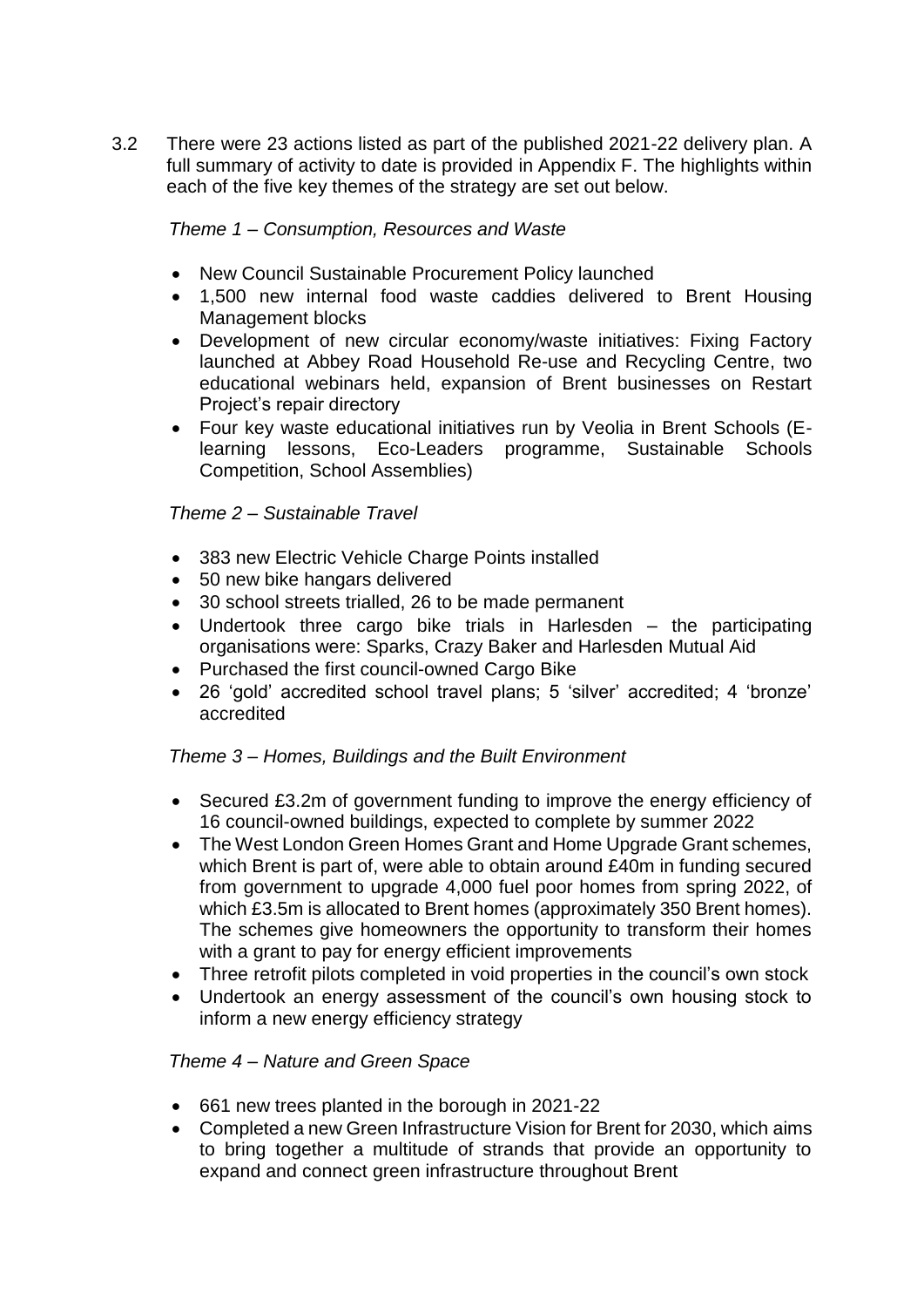• Developed a new Climate Adaptation and Resilience Plan for the borough to address the climate-related risks facing Brent

## *Theme 5 – Supporting Communities*

- Launched the Brent Environmental Network which now has over 2,800 members – plus active sub-groups: Community Advisory Group and School Climate Champions Network
- Launch of two new grants schemes:
	- o **'CO2GO'** Brent's resident-led Carbon Offset Fund (£500k) grants of up to £10,000 awarded to Brent residents to make energy efficiency improvements in their home and for educational initiatives in the borough; the process was driven by a participatory budgeting process with 15 sustainability projects being put forward to be allocated funding
	- o Launch of the **'Together Towards Zero'** Small Grants Scheme community sustainability grants of up to £1,000, 18 local community projects have been funded so far
- Delivered a programme of over 20 public engagement events in a two-week period as part of the Brent Climate Festival
- Delivered the six-part 'A beginner's guide to the Climate Emergency' series – all sessions which remain available as an educational resource on the council's YouTube channel
- Published a set of Green Business Guides and ran a webinar series ('Going Green to Survive and Thrive') targeted at the five main business sectors in Brent

## **4.0 New 2022-2024 Delivery Plan and Key Areas of Focus**

- 4.1 The need to accelerate action to tackle the climate and ecological emergency has never been more urgent and in order to achieve greater focus, pace, visibility and impact, a number of new areas of focus for the new Plan have been identified. The new areas of focus are:
	- i) A placed-based approach, through a) piloting up to three sustainable neighbourhoods b) a focus on ensuring the St Raphael's Estate development is as green as possible and c) a review of Brent Local Plan Growth Areas to ensure that sustainability opportunities are maximised.
	- ii) Community wealth building, through climate action that supports local economic growth and helps reduce the cost of business for local businesses and other organisations.
	- iii) Supporting households with the rising cost of living, through specific climate action that aims to boost household income.
- 4.2 The Plan includes a range of actions linked to these areas of focus which support the following key 'co-benefits of climate action': cleaner air, greener spaces, warmer homes, healthier travel and a thriving local, low carbon circular economy.
- 4.3 The Plan also therefore serves as an 'umbrella' document that draws together the key strands from our various environmental sustainability strategies (set out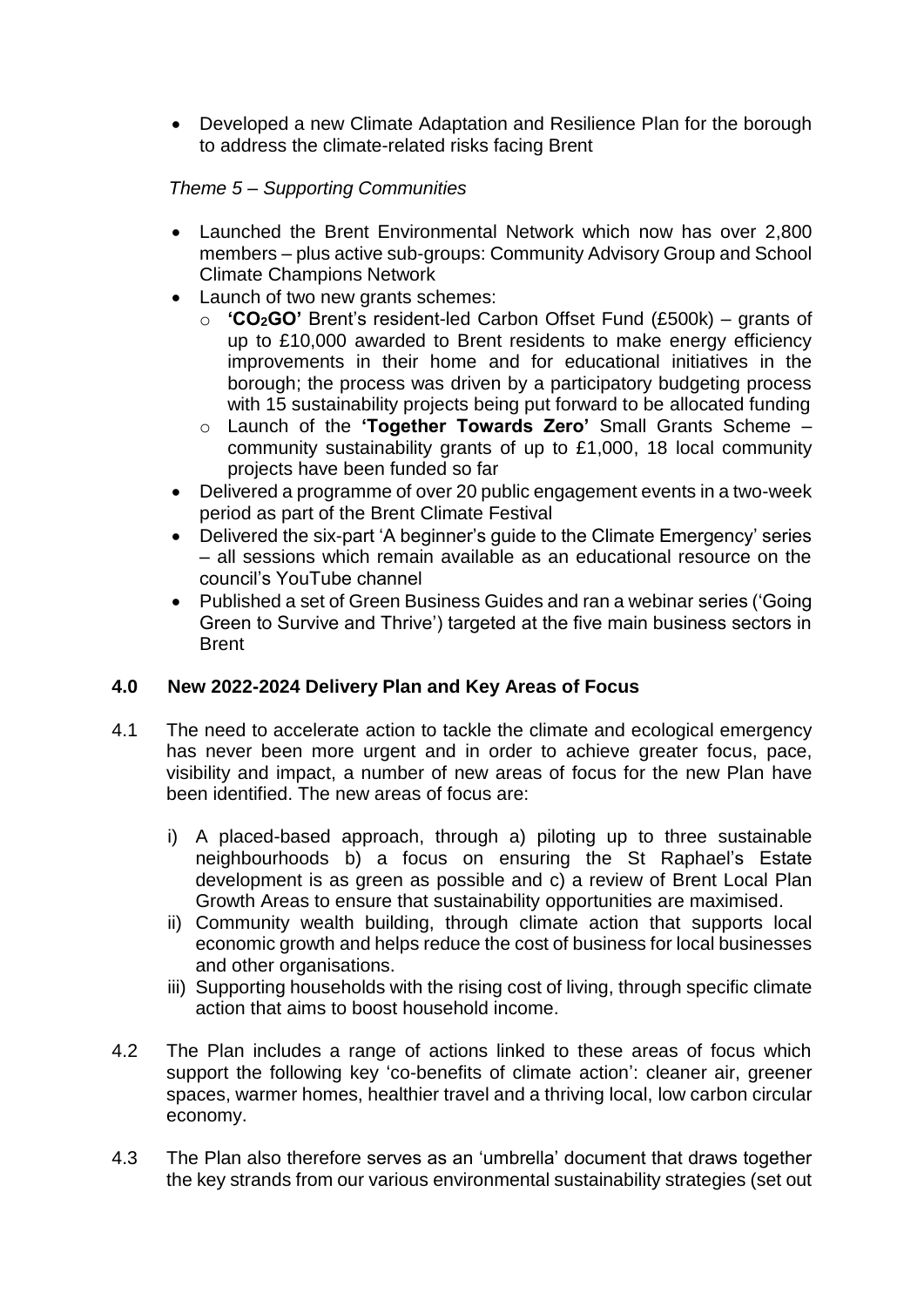within the full Strategy document itself). The Plan will seek to reinforce other key strategic aims for the borough such as the Health and Wellbeing Strategy, Youth Strategy and Black Community Action Plan in particular.

- 4.4 The Plan covers a two year period rather than one-year, which will allow more time and focus for operational delivery of a more ambitious programme. The next Plan is expected to be developed for 2024-2026 accordingly.
- 4.5 An engagement programme entitled 'Let's Talk Climate: Waste and Green Space' was undertaken between late 2021-early 2022 to gather the views of communities as part of the re-procurement process for Brent's Integrated Street Cleansing, Waste Collections and Winter Maintenance contract ("The Integrated Contract") and the Grounds Maintenance contract. Resident feedback from this process has also fed into the development of the Plan given the overlap on these key issues and new actions have sought to respond to this feedback where possible. Examples of this in the Plan include:
	- CRW001 We will open the first Library of Things in Brent
	- CRW003 We will offer a free internal food caddy to every resident living in a flat
	- CRW004 We will develop and pilot a new re-use and repair hub in a locality area, with support from the West London Waste Authority and third sector partners
	- CRW002 We will deliver improved sustainability outcomes following the procurement of the new Integrated Contract and Grounds Maintenance contract
	- NGS001 We will continue the borough's tree planting programme aimed at areas of low canopy cover, poor air quality and deprivation
	- NGS002 to NGS008 a number of actions to continue to improve the green natural infrastructure within the borough
	- SC007 We will deliver a new sustainability communications programme with an increased focus on how going green can benefit our residents and communities in their daily lives at a local level.

#### **5.0 Key area of focus 1: A place-based 'Sustainable Neighbourhoods' approach**

- 5.1 Perhaps the most innovative and efficient way of demonstrating greater focus, pace, visibility and impact on the climate and ecological emergency agenda is through the designation and implementation of a new place-based approach. This would be delivered through piloting 'Sustainable Neighbourhoods' in a number of areas within the borough in which the council would seek to target a dedicated proportion of its sustainability investment and activity.
- 5.2 Part of the rationale for this is to forge a strong partnership with local communities within these localities, demonstrating how tackling the climate and ecological emergency relates to local areas in Brent and showcasing the holistic benefits it can bring. Another benefit of this approach is that it would provide the opportunity to learn lessons for delivery in order to replicate the actions undertaken in these pilots in other areas of the borough beyond 2023.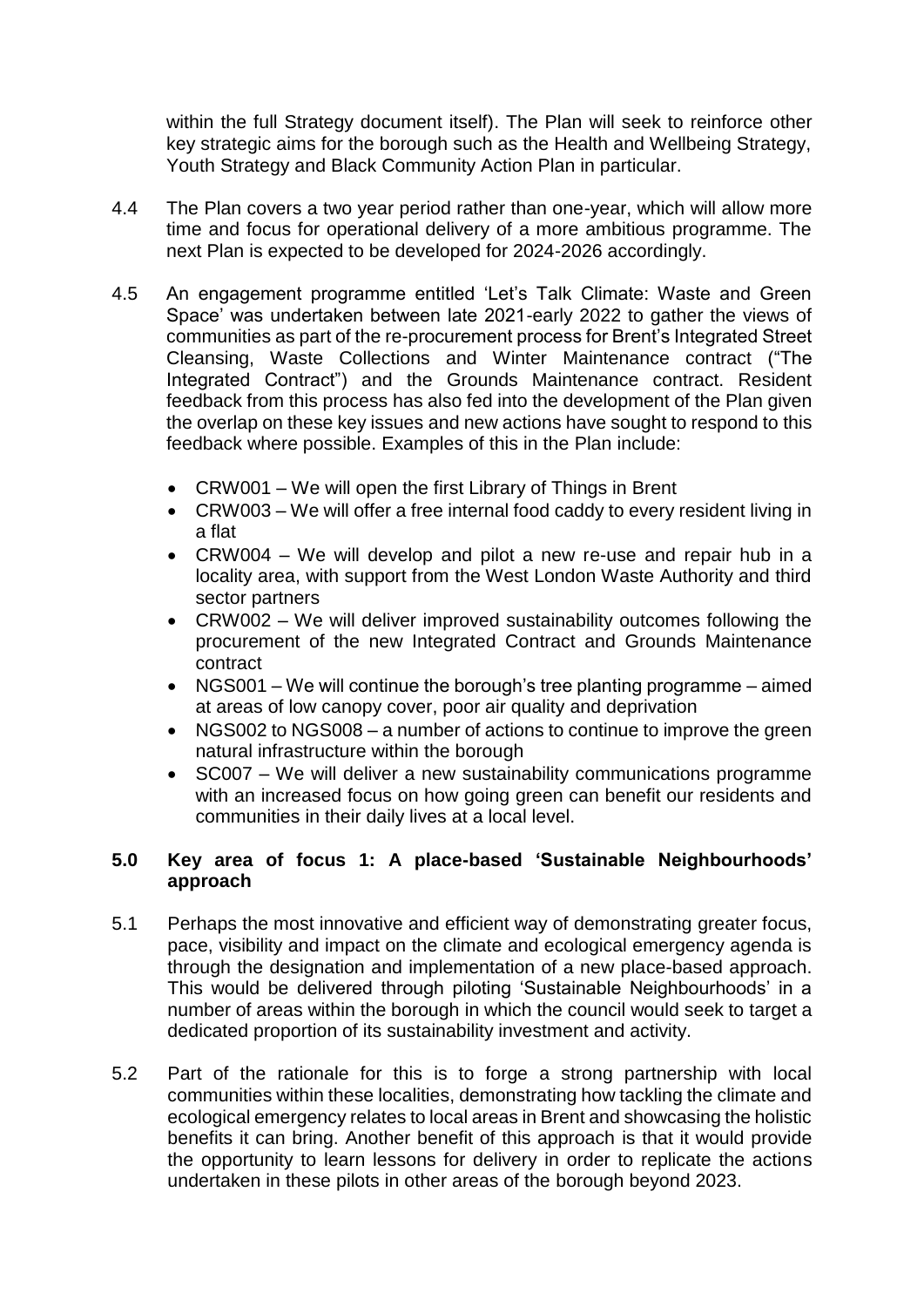5.3 There are two key differential elements within Brent's approach to selecting suitable locations. The first is that we propose to undertake two *'Neighbourhood-led'* pilots, that would be delivered and completed by the end of 2023, and the second is to undertake one *'Development-led'* pilot, that would be longer-term and focused around the new development pipeline, aiming to complete by the end of 2025/26.

| Neighbourhood-led pilot(s)                                                                                                                                                                                                                                                               | Development-led pilot                                                                                                                                                                                                                                                                                                                                                                                                                                                                                                                                                                                             |
|------------------------------------------------------------------------------------------------------------------------------------------------------------------------------------------------------------------------------------------------------------------------------------------|-------------------------------------------------------------------------------------------------------------------------------------------------------------------------------------------------------------------------------------------------------------------------------------------------------------------------------------------------------------------------------------------------------------------------------------------------------------------------------------------------------------------------------------------------------------------------------------------------------------------|
| (To be delivered by end of 2023)                                                                                                                                                                                                                                                         | (To be delivered by the end of 2025 or 2026)                                                                                                                                                                                                                                                                                                                                                                                                                                                                                                                                                                      |
| Identifying quicker 'wins' ie:<br>Existing sustainability infrastructure or initiatives<br>in place<br>Demand / scope for additional sustainability<br>infrastructure or initiatives<br>Active local community groups and scope for<br>community buy-in<br>Mixed demographics (IMD 2019) | Enhancing sustainability initiatives within development<br>pipeline ie:<br>Led by timeline of new development- where there<br>are still opportunities to integrate into design stage<br>Identifying longer-term opportunities to influence<br>$\bullet$<br>New Council Homes Programme or partnership<br>planning opportunities<br>Opportunities for net zero new builds, active travel<br>$\bullet$<br>infrastructure, green spaces and infrastructure,<br>retrofit to any council stock in the vicinity<br>Opportunities for heat networks, electricity supply,<br>$\bullet$<br>more complex infrastructure etc |

#### *Selecting 'Neighbourhood-led' pilots*

5.4 In the process of drawing up proposals for the proposed pilot areas, officers considered a range of datasets and drew up a longlist of 24 potential locations before whittling this down to the areas proposed within this report. The key measures/datasets which were considered are outlined below.

| Selecting a Neighbourhood-led Pilot                  |  |  |
|------------------------------------------------------|--|--|
| <b>Key Measures/Dataset</b>                          |  |  |
| <b>Active Community Groups</b>                       |  |  |
| Schools/Colleges                                     |  |  |
| <b>Town Centre/Business Presence</b>                 |  |  |
| Indices of Multiple Deprivation (IMD) Considerations |  |  |
| <b>Council Housing Stock</b>                         |  |  |
| Sustainable Travel Infrastructure and Demand         |  |  |
| Access to Parks and Open Spaces                      |  |  |

5.5 As a result of this analysis, it is proposed to undertake two neighbourhood-led pilots, one in the north of the borough (north of the North Circular Road) and one in the south of the borough (south of the North Circular Road). This would aim to provide us with learnings from different parts of the borough in terms of geography, demographics and community assets within these localities.

#### *North of the Borough*

5.6 When considering the north of the borough, an area around **Kingsbury/Roe Green** is considered to be a highly suitable area to undertake a neighbourhoodled pilot. The area selected would encompass parts of Queensbury and Kingsbury wards.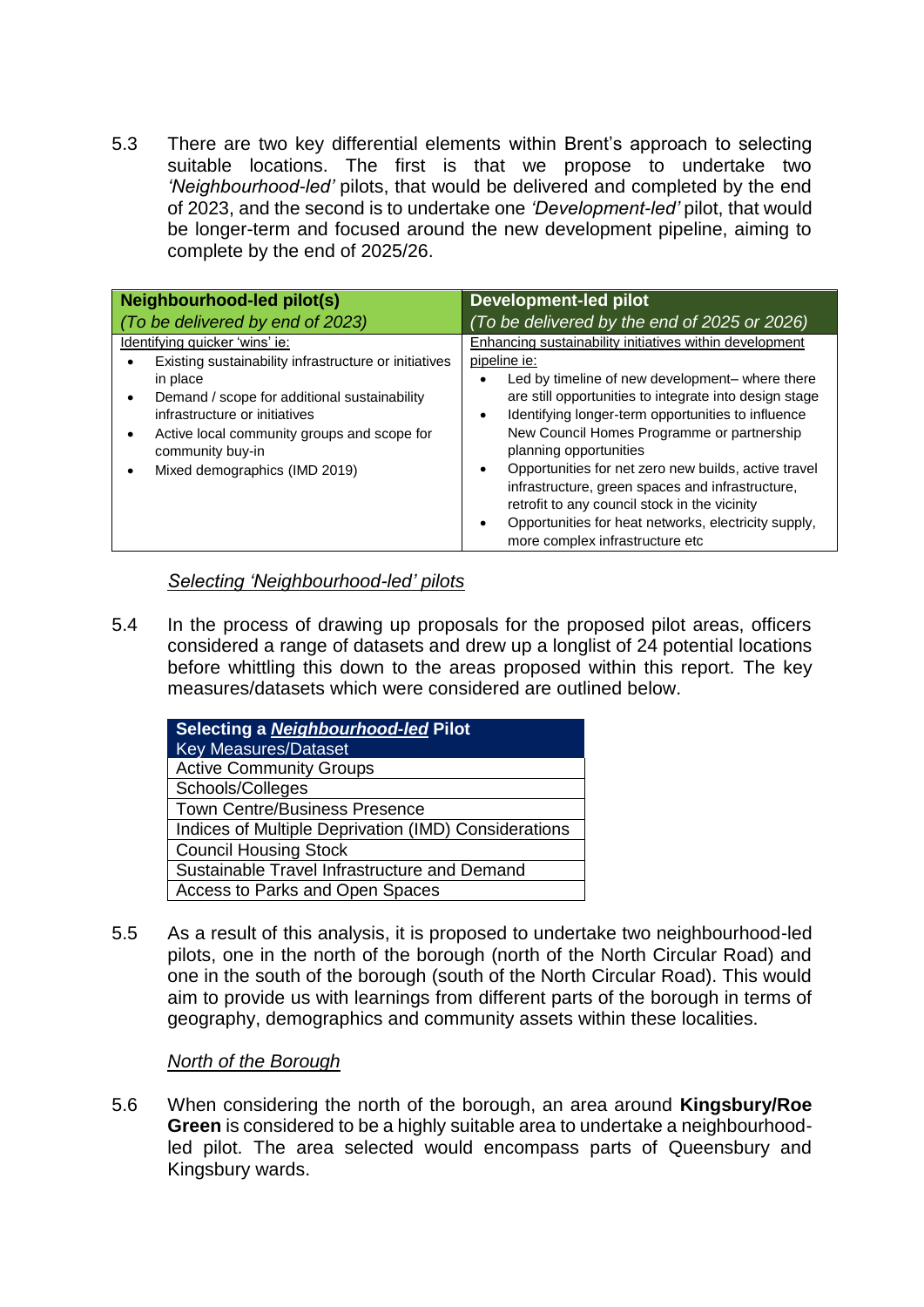#### *South of the Borough*

- 5.7 When considering the south of the borough, a locality in and around **Church End/ Roundwood** is a strong candidate for a neighbourhood-led pilot. The area selected would encompass parts of the Roundwood and Harlesden & Kensal Green wards.
- 5.8 The boundaries for the areas identified for these two neighbourhood-led pilot areas, as set out in **Appendix B**, remain flexible at this stage and it may be the case that the boundaries are altered slightly following engagement with residents and further project delivery planning with officers.

## *Selecting a 'Development-led' Pilot*

- 5.9 The process of selecting a 'development-led' pilot area was more dependent on the milestones within the development pipeline and in particular, the timing of the design stages and opportunities to integrate new sustainability considerations. The best opportunities to embed environmental sustainability and potential for net zero new builds is felt to be through incorporating these objectives into the New Council Homes Programme, in particular those schemes which are currently being considered for feasibility.
- 5.10 Following review of eight schemes within the council's New Council Homes development pipeline, **South Kilburn** was identified as the most suitable area for undertaking a development-led pilot. It is also proposed that an increased emphasis on sustainability is placed on the regeneration plans for **St Raphael's Estate**.
- 5.11 Finally in respect of the place-based approach, the Plan includes a commitment to review the development pipeline for Growth Areas in line with the provisions of the new Local Plan, to ensure that all aspects of sustainability are being addressed wherever possible.

## *Engagement and Co-production for Sustainable Neighbourhoods*

5.12 Engagement and co-production with the local community will be key to the design and delivery of the pilots which will begin following Cabinet's approval of these areas. This engagement work is provisionally planned to begin from 27 June 2022, and run until 30 September 2022, with the initial engagement phase being undertaken with communities within the Kingsbury/Roe Green area boundary area, and Church End/Roundwood boundary area due these 'neighbourhood-led' pilots having a shorter delivery timeframe (completion envisaged by end of 2023).

#### **6.0 Key area of focus 2: Community Wealth Building: climate action that can support local economic growth**

6.1 Community wealth building is a new people-centred approach to local economic development which redirects wealth back into the local economy.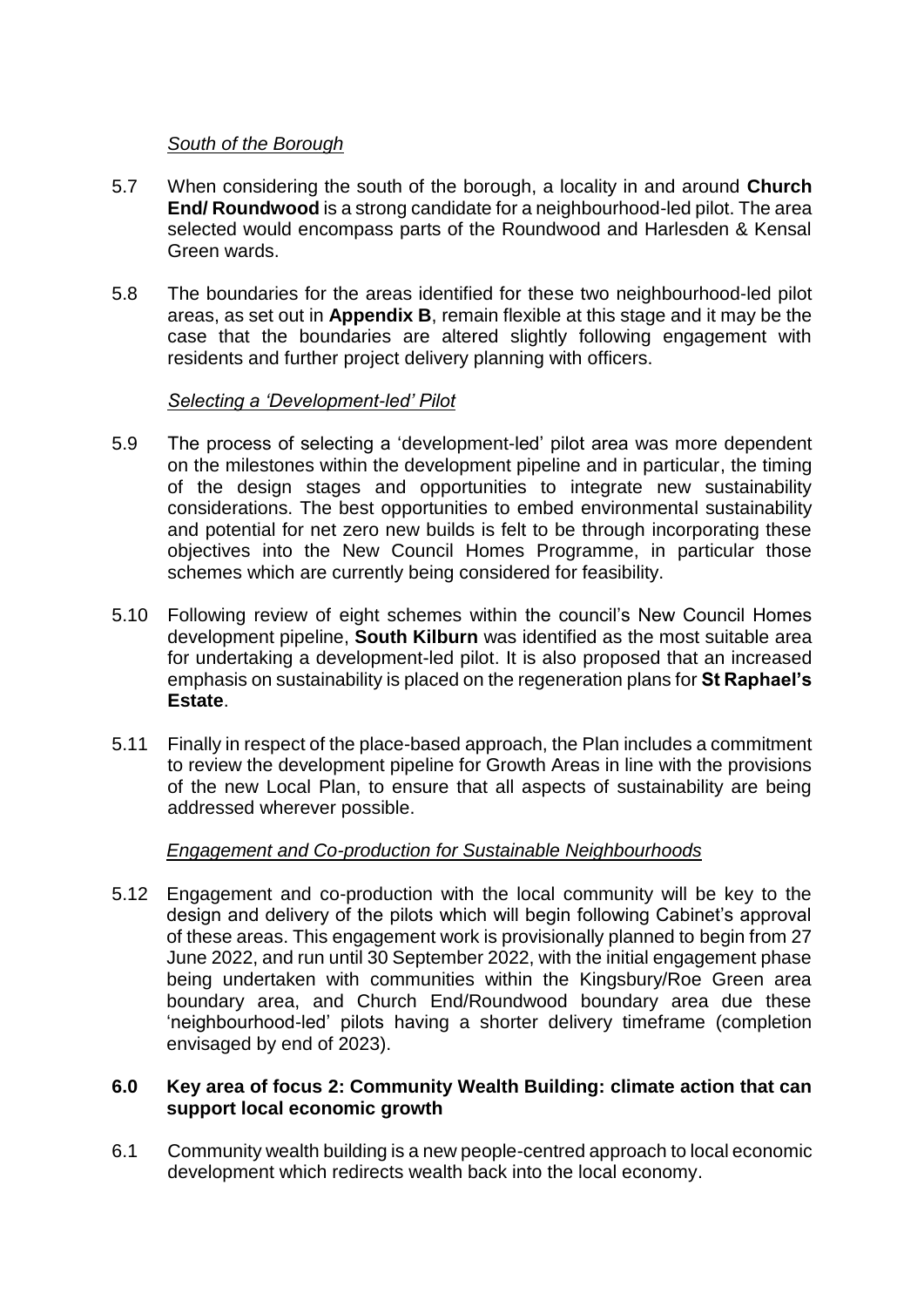- 6.2 The importance of transitioning to a Low Carbon Circular Economy model is central to tackling the climate and ecological emergency, and recent events around the world, particularly in relation to energy costs and inflation, show that this shift could happen earlier than anticipated. It is therefore proposed to prioritise new actions and initiatives that will help to reduce carbon emissions from the commercial/industrial sector (28% of Brent's overall carbon emissions) whilst simultaneously supporting businesses in ways which will help with the rising cost of business. For example, by cutting their operating costs, growing their operations and creating more secure and sustainable 'green' job opportunities.
- 6.3 When considering the business make-up of Brent, the big opportunity to deliver something ambitious and at scale is at the Park Royal industrial estate. Alongside colleagues from neighbouring councils, and the Old Oak and Park Royal Development Corporation (OPDC), a working group is exploring the development of a Local Area Energy Plan (LAEP) and opportunities for low carbon projects.
- 6.4 Small and Medium Sized Enterprises (SMEs) make up the vast majority (99%) of businesses operating within the borough and we will expand and accelerate our support and engagement offer with this type of enterprise. In particular through providing support for businesses to audit and understand their carbon footprint, to enable businesses to make energy efficiency improvements in their operations through our small energy efficiency grants pilot (under the Business Support Fund) and to develop a green climate charter scheme for businesses, to encourage businesses to visibly demonstrate their green intentions or credentials to local consumers and partners.
- 6.5 When considering community wealth from a resident perspective, upskilling and job creation is a key focal point. Central to this within the new Plan, will be the launch of the Green Skills Centre in Willesden, which has been developed alongside United Colleges, and a new sector based pathways scheme for unemployed people to encourage more people to take up green jobs as a career option. By placing greater focus on green skills and green job creation, we would create a supply of individuals for organisations to utilise, which can link to a host of potential areas of demand for work that are set out in the paragraphs below. This could also expand opportunities for local economic and wage growth.
- 6.6 We will also continue to promote local supply chain opportunities, ensuring that council procurement activity is made more accessible for local businesses wherever possible.

#### **7.0 Key area of focus 3: Climate action that can reduce household costs and thereby help households with the rising cost of living**

7.1 The development of Brent's Climate and Ecological Emergency Strategy and implementation of our first year delivery plan has also coincided with a serious cost of living crisis which is likely to worsen before it improves. A number of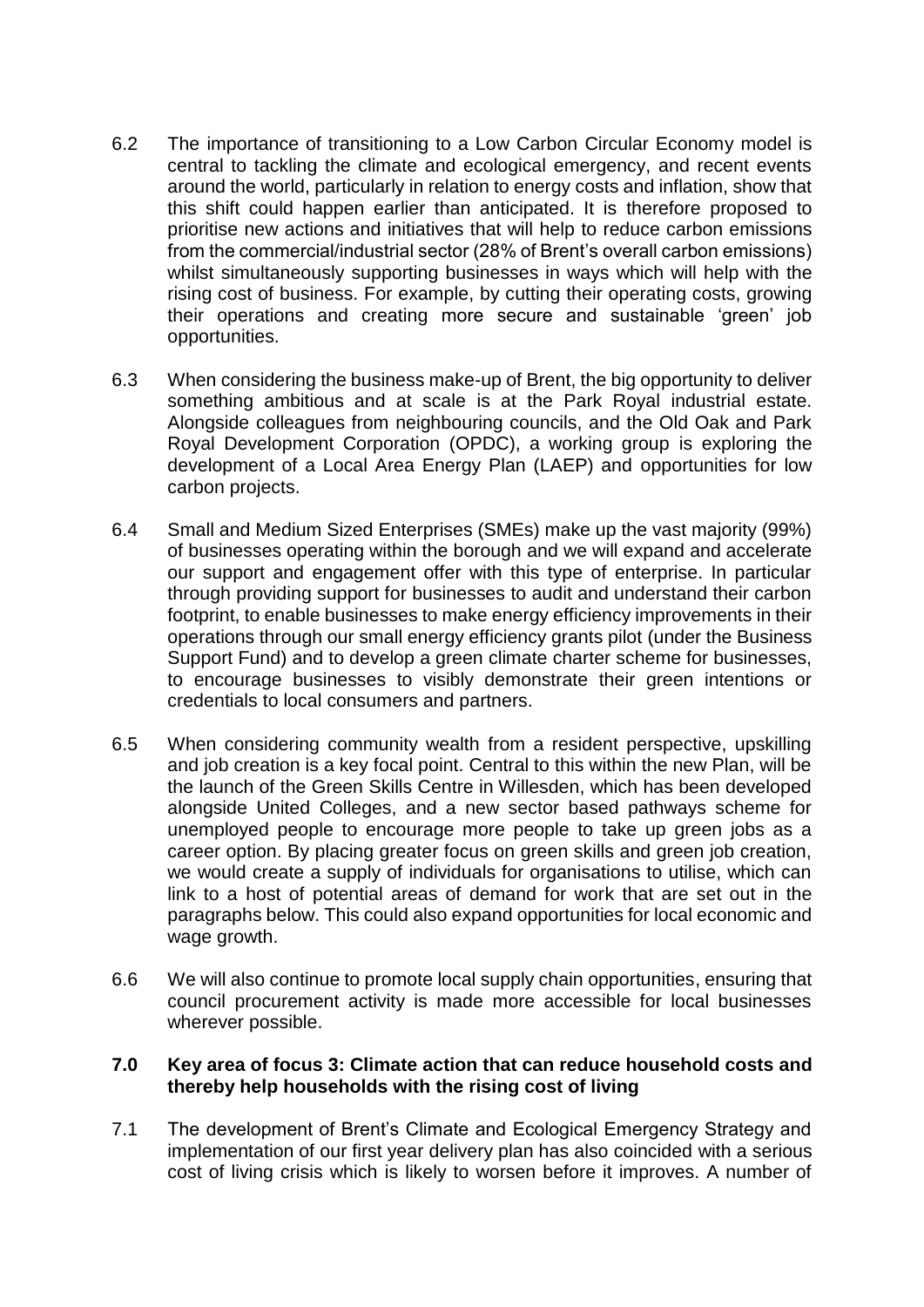climate actions can boost household incomes, simultaneously supporting people with the cost of living crisis and contributing to emissions reduction.

- 7.2 As part of the new Plan, we propose to develop a new Library of Things from an appropriate community location plus new 'give, take and mend' re-use and repair hubs, with support from West London Waste. Respectively, this will encourage people to consider using the Library of Things to borrow items to use at a lower price than buying new. By enhancing our offer on repair and reuse initiatives, this will aim to save people money on buying new and provide new green skills in the growing reuse sector. We will also roll-over plans to deliver a free internal food caddy to every flat in Brent in order to tackle this long-standing issue within Brent's waste stream and provide the necessary infrastructure, accompanied by education, to encourage people to waste less food, saving money in the process.
- 7.3 Similarly, the costs of energy will increase significantly in April and again in October through changes to the energy price cap. We have reviewed the existing energy advice provision in Brent, and in advance of next Winter we will have in place a better coordinated and targeted advice service, still using the Brent Hubs, which builds in the opportunity for frontline health, care and housing professionals to refer households in need for support and provides more free home energy advice to the most vulnerable households. We will also undertake new retrofit projects via the Carbon Offset Fund, Tower Blocks Programme and a dedicated energy efficiency programme targeting the council housing stock with the lowest energy ratings, augmented by external grants.
- 7.4 Finally, we will reinforce in our campaigns that taking up active travel is not only positive for the environment and healthier for our residents, but can also save money given the increase in petrol prices. An accelerated shift to active travel measures and supporting infrastructure can save people money now and into the future.

#### **8.0 Brent Carbon Offset Fund**

#### Background

- 8.1 Since 1 October 2016, under the London Plan any development that fails to achieve on-site zero carbon must make cash in lieu contributions to a Carbon Offset Fund within the borough that they are operating, collected via Section 106. These contributions are used to fund local carbon reduction projects, thereby offsetting the development's carbon emissions shortfall. Brent has collected approximately £1,700,000 (as of end of March 2022) in carbon-offset contributions. The Carbon Offset Fund is explicitly ring-fenced for carbon reduction activity and Brent is required to report on progress to the GLA.
- 8.2 The GLA has specific guidance on the Carbon Offset Fund which is available online. The fund should ideally be used for tangible carbon reduction projects in buildings, although education projects are also eligible. There are specific criteria related to the carbon reduction achieved. To date, Brent is yet to spend any of its Carbon Offset Fund, and therefore an action in the 2021-22 Delivery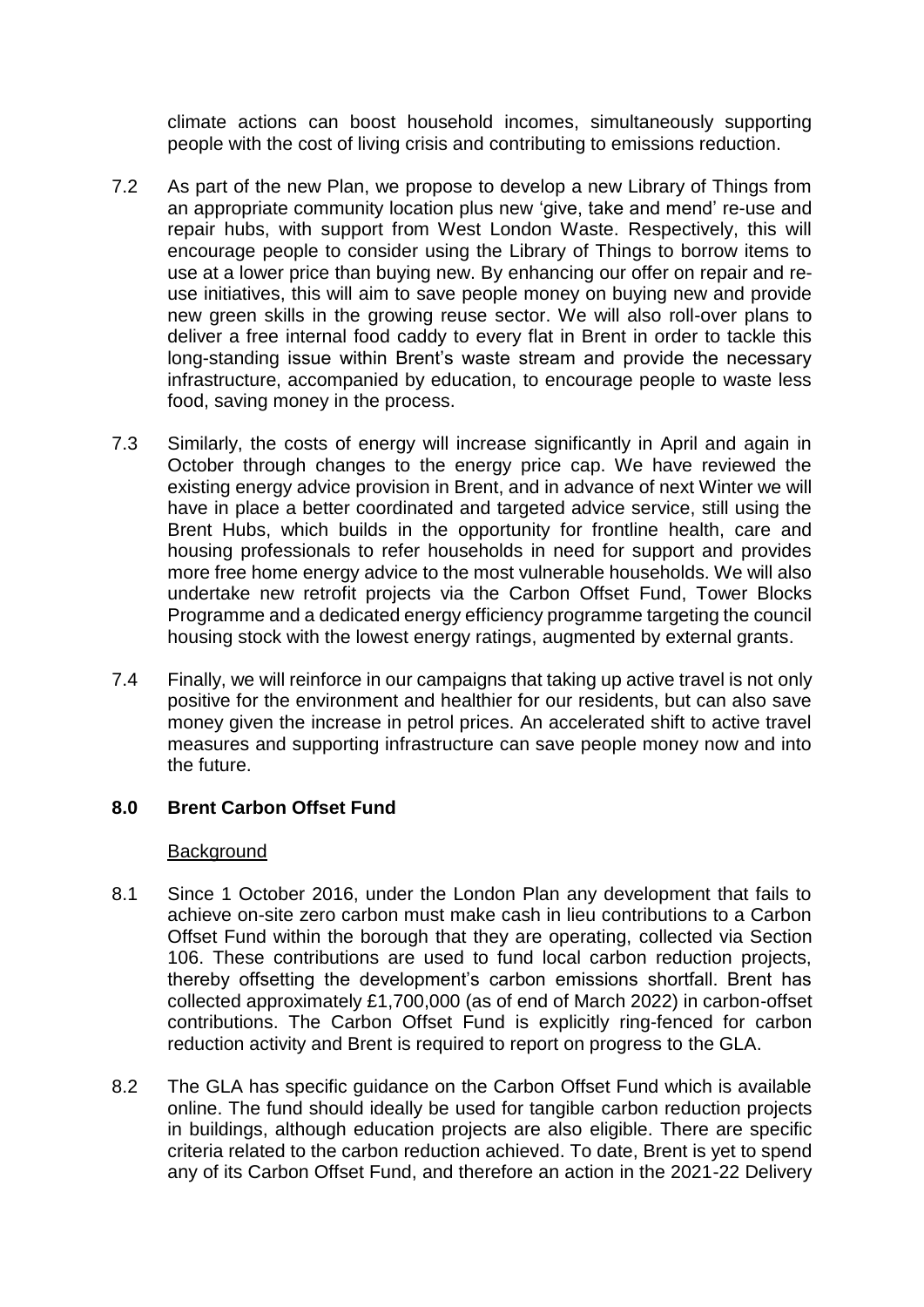Plan committed the Council to launching its fund as a means of incentivising domestic and non-domestic energy efficiency and renewable energy measures.

## 'You Decide' Participatory Budgeting Process and Criteria

- 8.3 Officers in Strategy and Partnerships have worked over the past year to develop and deliver a participatory budgeting process in Brent, as a pilot for using Participatory Budgeting to decide the allocation of funds such as the Neighbourhood Community Infrastructure Levy (NCIL) in future. An initial tranche of £500k of Brent's Carbon Offset Fund was designated for Brent's first participatory budgeting pilot.
- 8.4 Local residents were placed at the heart of this process from the start, including being involved in the decision-making on setting the criteria for allocation of the funds. A recruitment process was launched to appoint up to 50 residents as members of a planning group. Officers sought to ensure targeted activity to ensure a diverse representation across Brent communities. 18 residents regularly took part in the planning group process.
- 8.5 The resident planning group were tasked with:
	- Developing the eligibility criteria and programme
	- Designing all communications materials
	- Promoting the programme and application process to local groups and residents
	- Promoting the decision day event across the community
- 8.6 The resident planning group agreed the name of the project as 'CO<sub>2</sub>GO'. In terms of the eligibility criteria, the resident planning group agreed to target those in fuel poverty but also felt that the fund should not be means tested. The resident planning group also agreed that no funds would be released directly to individual households, and that a specialist third party contractor would be engaged to manage the energy efficiency works for successful applicants.
- 8.7 The resident planning group agreed the best use of the fund would be to cover the cost of surveys on all the properties in a bidding cluster. Once the survey is complete, the individual clusters will meet to discuss the findings and agree the approach for spending their budget. The fund will cover the cost of measures and will pay the contractor directly (in accordance with procurement rules). At no point will individual residents in the energy efficiency group be given money directly. A further agreed objective was to look at the clusters as a whole as there are significant economies of scale e.g. cost of external wall insulation for a cluster of ten properties, should be less than external wall insulation for ten individual properties.
- 8.8 The planning group agreed on two pots of funding to be made available as part of the process:
	- Pot 1 A total of £400k was available to reduce carbon and save energy costs to households and community buildings across Brent. Residents were able to apply for up to £10,000 per household and were able to join up with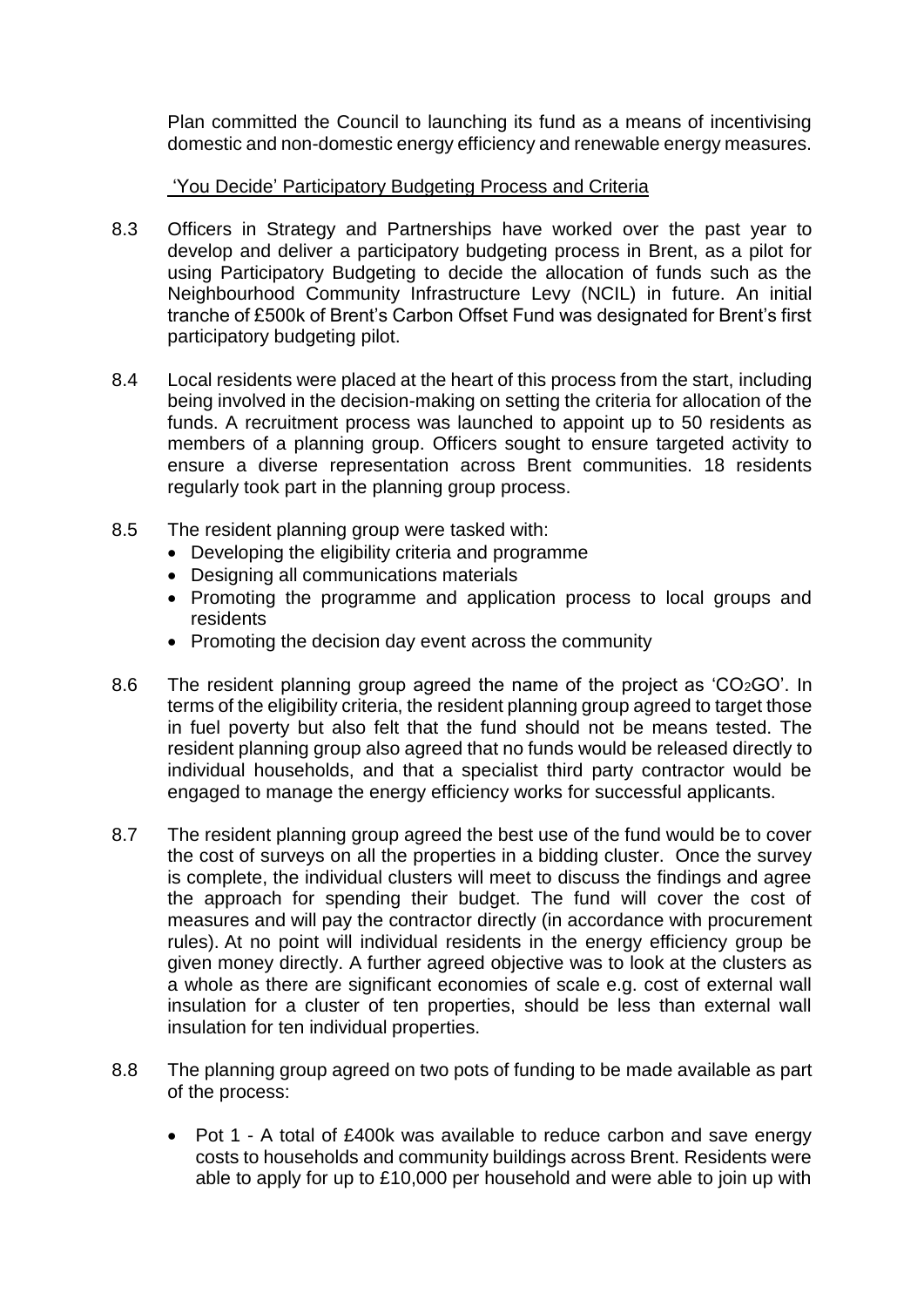others in their community to form clusters of connected houses, flats or a combination**.**

- Pot 2 A total of £100k was available for organisations and groups of residents to apply for between £500 and £20,000 for projects that deliver education and awareness to reduce the carbon footprint in Brent.
- 8.9 Face to face and online support sessions were held to explain the You Decide Programme and provide support to residents completing application forms. Residents had 11 weeks to submit applications. 26 applications were submitted for Pot 1 and 24 applications were submitted for Pot 2.
- 8.10 Officers attended the Participatory Budgeting planning group meetings. The role of the officers was to ensure that the planning group's proposals were in line with GLA guidelines around Carbon Offset Fund spending and ensure that the proposals would not be contrary to any council policies.

#### Decision Day

- 8.11 The Decision Day was held as a virtual event on 29 January 2022. The event attracted a total number of 75 attendants to the Pot 1 voting event and 127 attendants to the Pot 2 voting event.
- 8.12 All applicants submitted pre-recorded films ahead of the decision day event. During the online event, each project presented their 2-3 minute video and at the end of each film, all voters were asked to vote on 'How well do you think adaptions to these houses will support reduction of carbon and support local residents?'
- 8.13 Appendix E outlines the bids in Pots 1 and 2 that garnered the highest level of community support via the public vote. The first pot of £400k included a total of 39 flats, maisonettes and houses that will undergo sustainability works to reduce their carbon footprint. These properties have combined as a cluster to maximise the benefits of green measures. Two community buildings in Willesden were also selected for energy saving makeovers. The second pot of £100k was awarded to community groups who will run educational projects to help residents reduce carbon emissions, save money, and make positive and healthier lifestyle changes.

#### Next steps

- 8.14 Subject to Cabinet approval of the applications put forward in Appendix E, arrangements will be made to release funding directly to Pot 2 projects in line with the council's grant procedures and a contractor will be engaged and appointed (in line with procurement rules) to undertake the work required for the projects agreed for Pot 1. Monitoring of the project outcomes will be undertaken and reporting of spend will be provided to the GLA as required under existing processes.
- 8.15 There is further work required to determine the use of remaining Carbon Offset Fund monies. At this stage, a further £1.2M is available in the Fund. Officers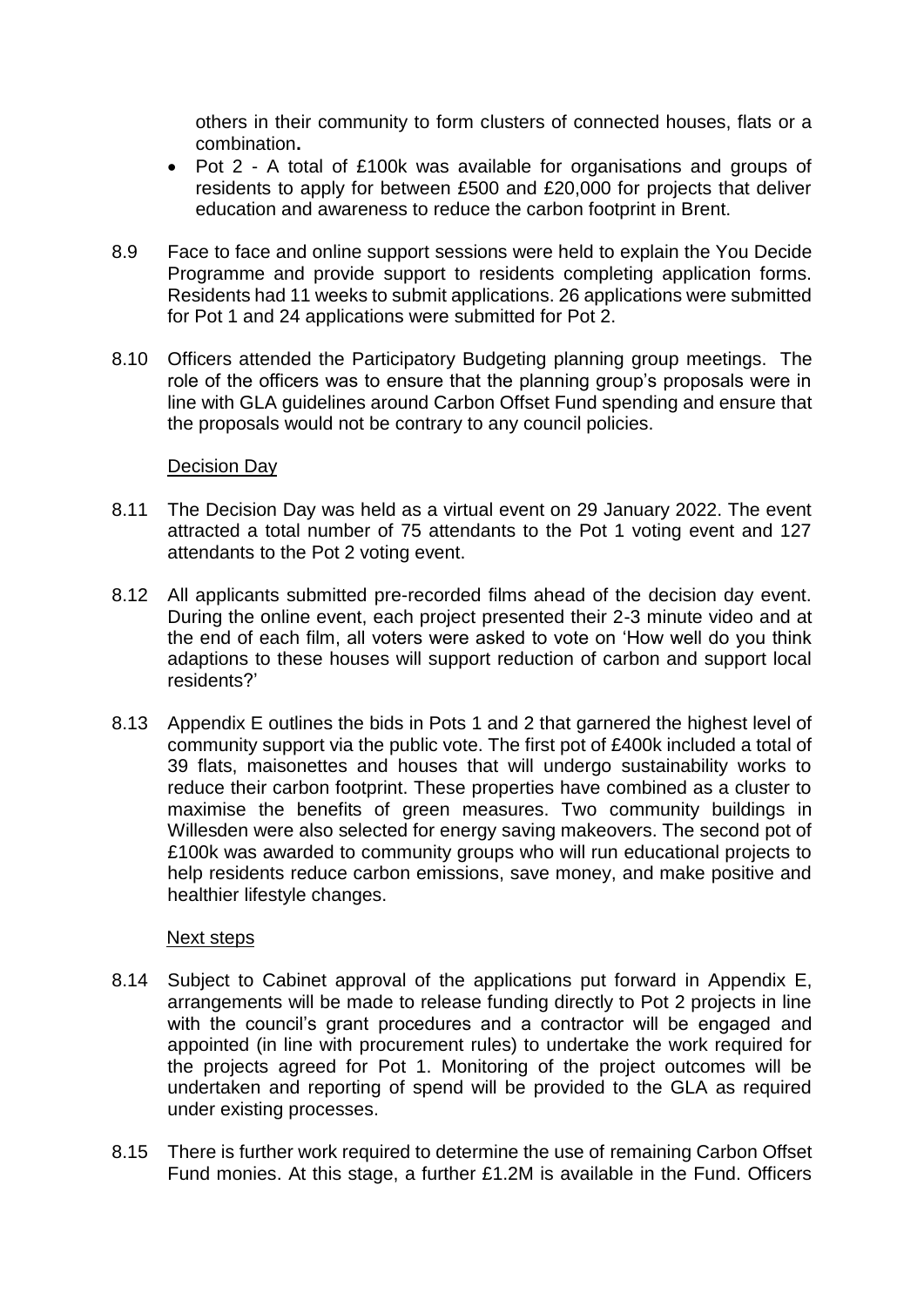will develop proposals for how these monies can best support the delivery of the priorities in the new Plan in the coming months.

## **9.0 Alternative Options Considered**

9.1 It was considered whether it would be feasible to designate one pilot Sustainable Neighbourhood within each of the five Brent Connects areas, so as to ensure a wider geographical spread. This was not favoured as this would be too difficult to manage within existing resources, and could end up diluting the engagement, impact and learning in the areas which are selected.

## **10.0 Financial Implications**

- 10.1 The financial implications for each action is set out in Appendix A. Overall, of the 41 actions proposed, 29 can be delivered within existing service budgets, 10 have external funding secured and 2 require further scoping work. Of these latter two actions, one involves identifying an opportunity for an exemplar net zero new build within the New Council Homes Programme (HBBE008), which is at a very early stage of project scoping. The second relates to the action to finalise plans for the council to achieve net zero carbon emissions from the council's own estate and operations by 2030 (HBBE011) which has been rolled over into 2022-24 from 2021-22 due to the complexity of this work. Both of these actions are likely to have significant revenue and capital financial implications, which will be assessed as the detailed plan and recommendations are developed.
- 10.2 There are two projects that are dependent on funding from Transport for London's (TfL) Active Travel Fund (TP002, TP003). The current short term funding settlement between TfL and the government runs until the end of June 2022, with a new funding settlement expected after this point. The viability of these actions will continue to be assessed depending on the amount of funding made available following future anticipated funding settlements between TfL and the Government.

#### **11.0 Legal Implications**

- 11.1 The Climate Change Act 2008 (the Act) is the statutory basis for the UK's approach to tackling and responding to climate change. The Act places a legal duty on central government to set legally binding targets to reduce UK greenhouse gas emissions to net-zero by 2050.
- 11.2 Section 106 of the Town and Country Planning Act 1990 enables the council to enter into a legal agreement with developers to mitigate the impacts of a development proposal. The Council enters into section 106 agreements with developers to secure carbon offsetting contributions on the basis that they are to be spent on the implementation of projects to reduce carbon emissions in its area to offset the proposed shortfall in meeting London Plan targets. The proposals set out for the expenditure of those carbon offsetting contributions secured through the section 106 process are in compliance with the terms of the Council's section 106 agreements.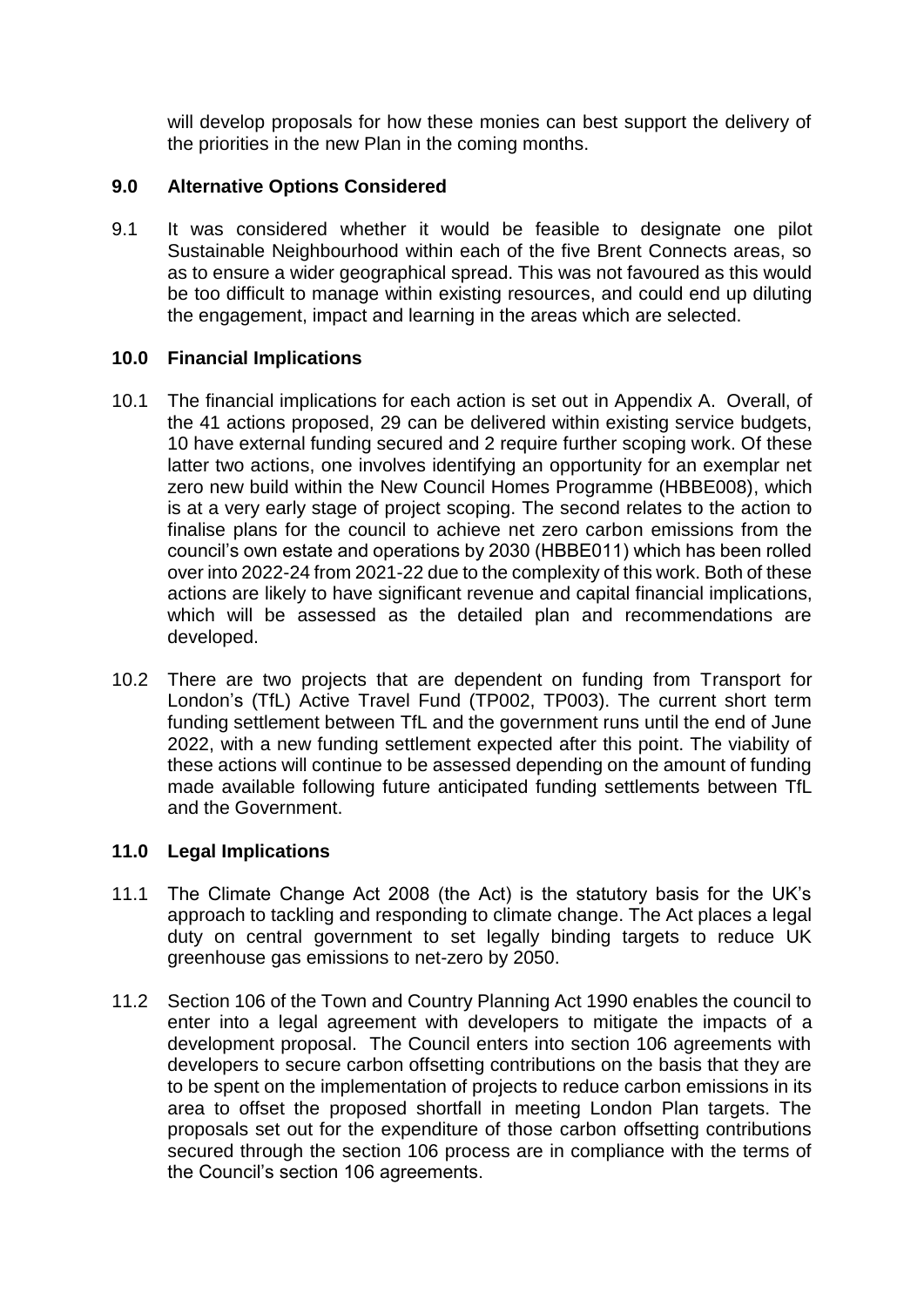## **12.0 Equality Implications**

- 12.1 The council, as a public authority exercising public functions, is subject to a general public sector equality duty (PSED) under section 149 of the Equality Act 2010 (EqA). The PSED requires public authorities to have 'due regard' to:
	- The need to eliminate discrimination, harassment, victimisation and any other conduct that is prohibited by or under the EqA
	- The need to advance equality of opportunity between persons who share relevant protected characteristic and persons who do not share it. This involved having due regard to the need to:
		- Remove or minimise disadvantages suffered by persons who share a relevant protected characteristic that are connected to that characteristic
		- Take steps to meet the needs of persons who share a relevant protected characteristic that are different from the needs of persons who do not share it
		- ‒ Encourage persons who share the relevant protected characteristic to participate in public life or in any other activity in which participation by such persons is disproportionately low
	- The need to foster good relations between persons who share a relevant and protected characteristic and those who do not share it. This includes having due regard to the need to tackle prejudice and promote understanding.
- 12.2 A full Equalities Impact Assessment (EIA) was published on the council's website upon the adoption of the Climate and Ecological Strategy in April 2021. This EIA remains relevant to the development of the new Plan, with new areas of focus and actions being put forward which are likely to further support those identified in the EIA as being more vulnerable to the direct and indirect impacts of climate change.

## **13.0 Property Implications**

13.1 There are number of proposed actions in the new Plan which will have a positive impact on greening the council's corporate estate.

## **14.0 Environmental Sustainability Implications**

14.1 Environmental sustainability considerations are integral to the purpose, content and recommendations in this report.

## **15.0 Proposed Engagement with Ward Members and Stakeholders**

15.1 As noted in paragraph 4.5, engagement with residents via the 'Let's Talk Climate: Waste and Green Space' programme took place between late 2021 early 2022 and the feedback received from residents has informed the development of the new Plan.